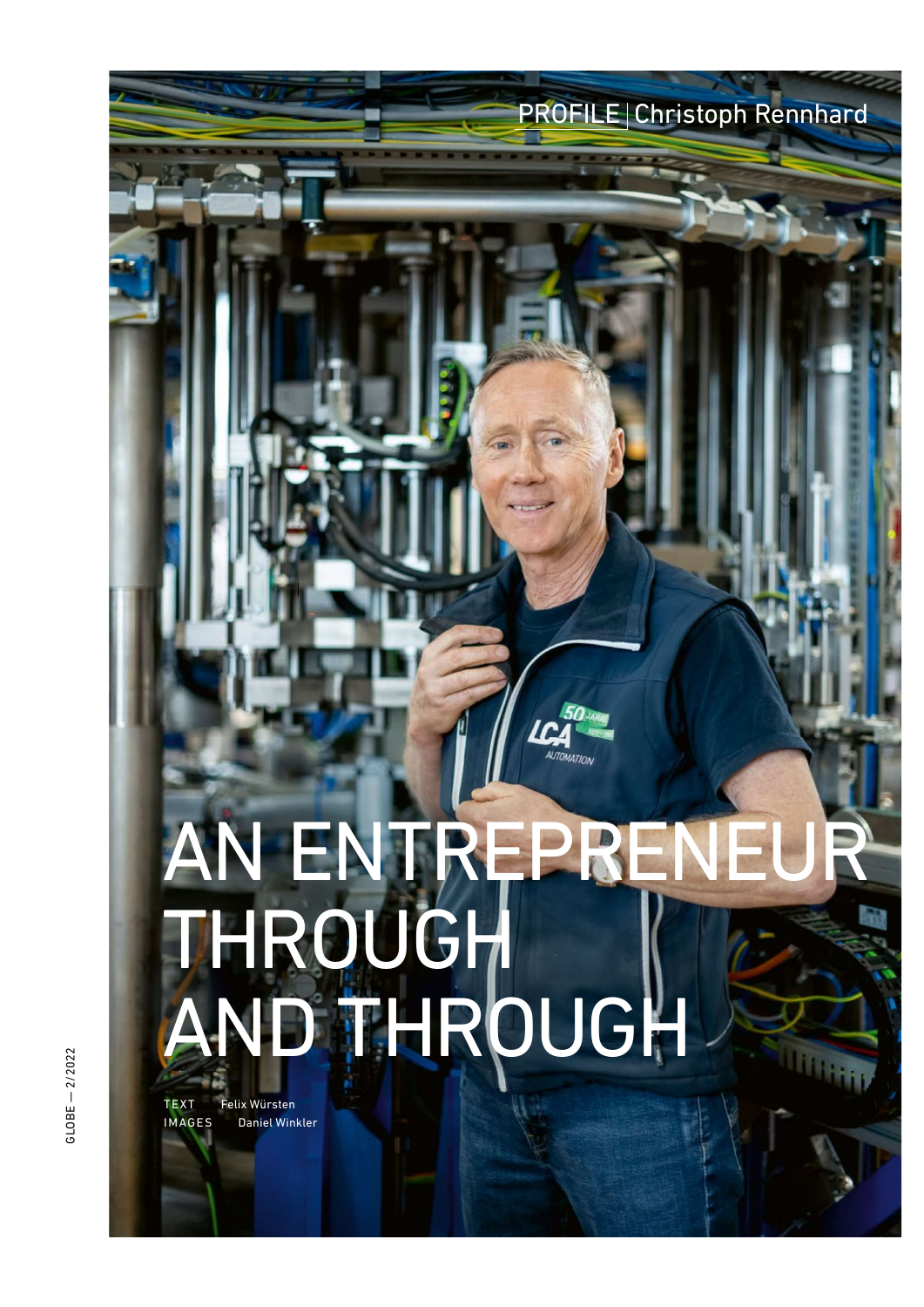PROFILE ETH alumnus Christoph Rennhard runs a company that develops precision machines for the global market. The keys to his success are technical expertise, customer orientation and talented staff  $-$  plus the ability of his SME to respond faster than big corporations.

> We are in an unremarkable industrial estate on the outskirts of the Swiss village of Küssnacht am Rigi. Intersected by a busy main road, the site consists of a series of functional industrial buildings, with the first farmhouses visible just a stone's throw away. There is little to suggest that these doorways lead to the headquarters of a company that supplies the global market with highly specialised machinery.

> "I'm Chris," says our host Christoph Rennhard, greeting his guests with a firm handshake. He immediately launches into a description of his company, telling us about his employees in China who are currently in lockdown in Shanghai, showing us a series of oddly shaped concrete parts fabricated by a 3D printer gantry system his company designed and built, and pointing out the yellow floors that make it easy to spot dirt and the wide corridors that keep everything moving at a brisk pace.

> It's been 12 years since Rennhard took over LCA Automation, which now has around 80 employees. Almost 70 of them work here in Küssnacht; the others are located in Puebla, Mexico, and in the Chinese city of Shanghai. LCA produces sophisticated, custom-made manufacturing and testing systems that fabricate and test parts fully automatically – at high speed and with maximum precision. When Rennhard and his team design a new machine, they typically combine a whole series of engineering challenges. Their goal is to create a machine that can perform specified tasks, such as positioning objects with pinpoint precision, processing materials, assembling components, processing information or monitoring steps in a production process.

During the presentation, which by now has taken us to Rennhard's office, we spot the logos of wellknown automotive companies that use LCA machines. "Big corporations enjoy working with SMEs like us because we're agile and good at what we do," he says. The key to a successful SME, he explains, is to get everyone pulling in the same direction and make sure that each team member's performance is visible to everyone else: "That maximises efficiency and offers a refreshing contrast to the complex development and procurement processes you typically see in big companies." He acknowledges that it can sometimes be challenging for employees, because a small team means that each individual's performance counts for a whole lot more. "You need to know you can rely on everyone in your team," he says.

EQUIPMENT AND EXPERIENCE Originally from Appenzell, Rennhard acquired his professional skills at ETH Zurich after completing his matriculation exam with a focus on classical languages in nearby St. Gallen. "I'm still glad I opted for humanities," he says. Yet mechanical engineering and materials technology were the subjects he chose to study at university. "I was just fascinated by these subjects," he says. "Though I wasn't exactly a model student! I spent a lot of time in the military, plus I had a job on the side." He shrugs off the question of whether he financed his studies himself: "Of course, an ETH degree course doesn't cost that much."

Working with industry partners, he completed his doctoral thesis on powder-metallurgy processes, which also gave him his first experience of being abroad. His next port of call was South Africa, where he worked as head of new product development at a steelworks, developing new materials and the corresponding process technology. It was an exciting time, not just professionally, but also because of South Africa's radical transformation after the end of apartheid. Rennhard was impressed by how much bolder South African managers were than their European colleagues. "As a young engineer, I was able to carry out some fairly intrepid experiments that would never have been permitted in

> CHRISTOPH RENNHARD studied Mechanical Engineering and Materials Technology at ETH Zurich and completed his doctorate in 1993. After working for three companies, including posts in South Africa and the US, he took over ownership of the company LCA Automation in Küssnacht am Rigi in 2010. He also sits on the advisory board of Inspire, the ETH centre posts in South Africa and the US, he took over<br>ownership of the company LCA Automation in<br>Küssnacht am Rigi in 2010. He also sits on<br>the advisory board of Inspire, the ETH centre<br>of excellence for technology transfer.